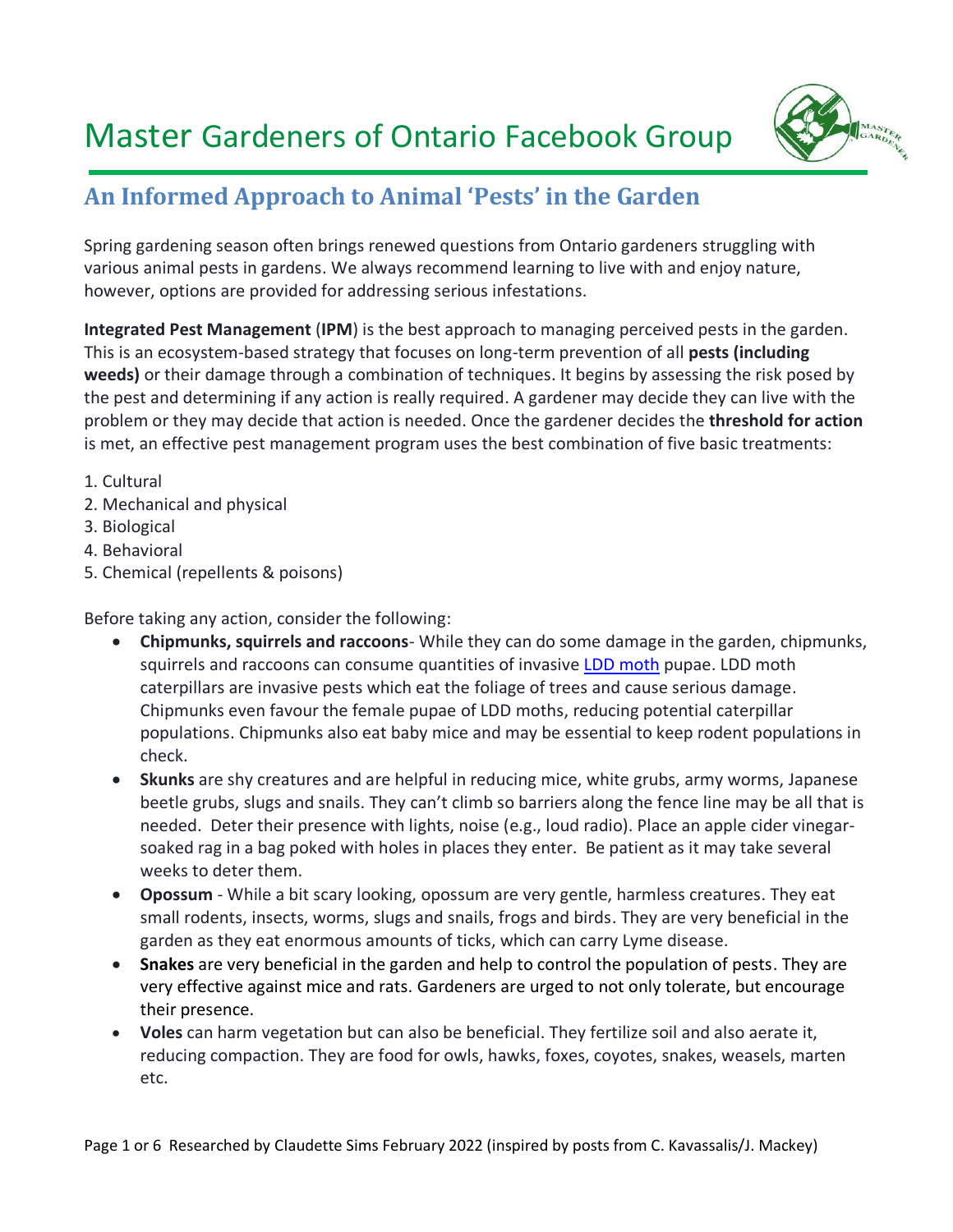- **Rats** are attracted by water and food, including garbage and pet food. Remove food and water sources to deter them.
- **Cats** are challenging as they can easily climb over fences**.** Feral and outdoor cats are carnivores who can feed on local songbirds, negatively affecting their populations. Cat feces can contain parasites or pathogens not present in herbivore manure and are a concern in veggie gardens.
- **Most "bugs"** such as wasps, spiders, beetles and bees are beneficial and eat other "bugs".
- **Part of the joy of gardening is having the privilege to watch the many living creatures that share our outdoor spaces.**

Questions to Ask Before Committing to Action:

- What is the animal 'pest'? Ensure you have an accurate ID before proceeding.
- Does it have a beneficial role to play in my garden?
- What is attracting it to the garden?
- What is its lifecycle and is this going to be a transient problem or a perennial issue? There may be more damage in spring when animals have young to feed.
- Can I live with the damage, or do I need to take further action?

In most cases, living with wildlife and allowing some minimal damage is the appropriate response. If you can't live with the damage, then consider the following:

# 1. **Change cultural Practices**

- **Reduce attractants**: Remove food sources that attract the animal pest, e.g., bird feeders, bread left out for birds, compost, pet food left outside, unsecured garbage. *Note: bread should never be left out for birds as it causes health issues such as obesity & malnutrition and is more likely to attract rats.*
- **Grubs** Moles, skunks and raccoons may be attracted by grubs. Reduce grubs in lawn by changing lawn practices, e.g., interplanting, watering differently, using mulches may be part of the solution. Nematodes can be used to reduce grub populations, but keep in mind that they will kill a number of other insects such as beneficial beetles or fireflies whose larvae eat snails and slugs.
- **Plant selection** Choose plants that are odour repellents (e.g., lavender, garlic) or simply not attractive to the pest.
- **Chipmunk damage**  Anecdotal evidence suggests they may actually be looking for a water source, when they nibble on your tomatoes. Try providing a water supply in the garden that chipmunks can access.
- **Pull mulch** –away from trees & ornamentals to deter voles from chewing.
- **Seal off foundations** and the area under decks with skirting or heavy mesh or bricks to prevent skunks, raccoons from digging and making a den under buildings or porches.
- **Garbage**  use containers with lids that lock. Don't place outside until garbage day.

# **2. Mechanical or Physical Practices**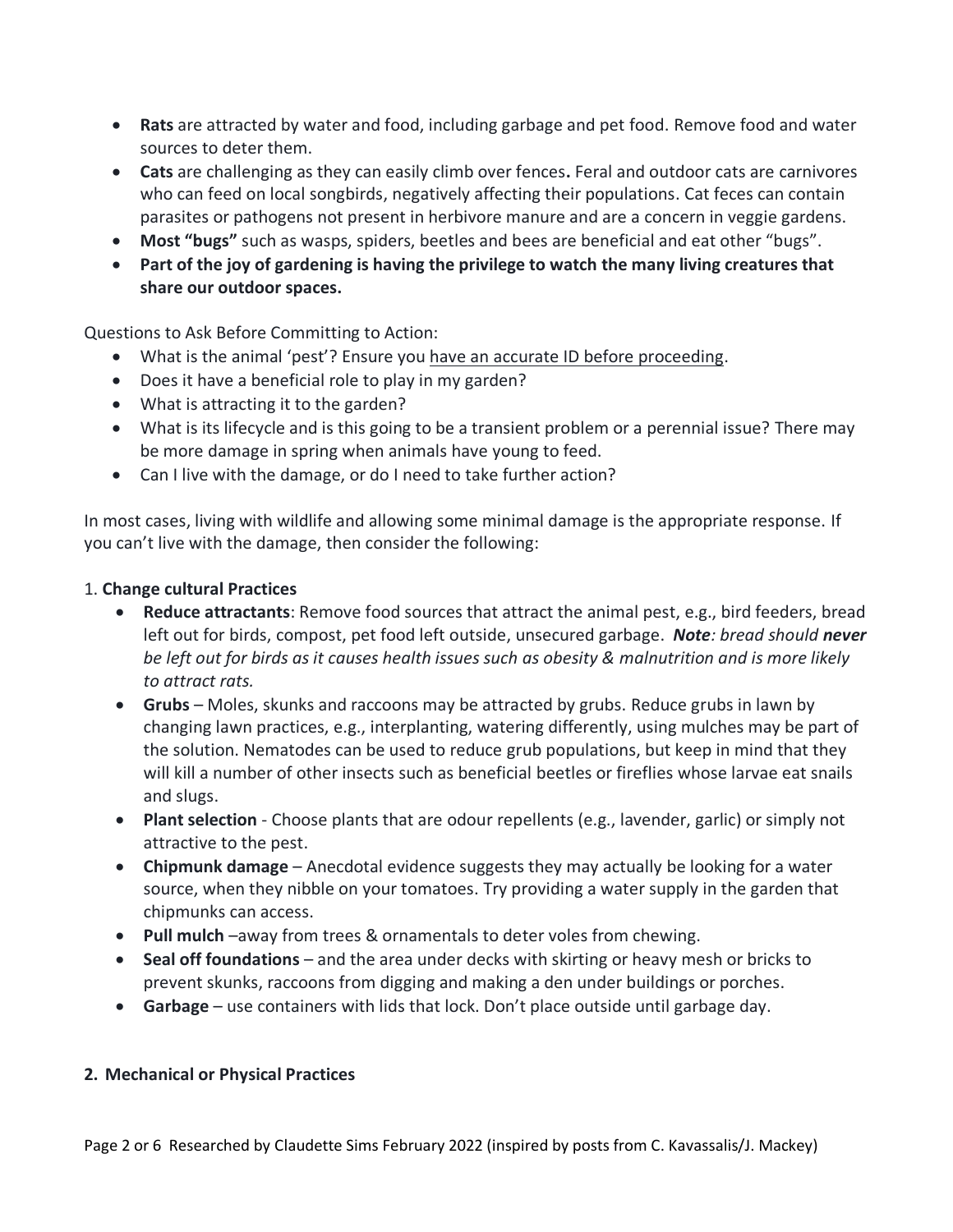- **Barriers** can be an effective long-term solution for a recurring animal pest problem, e.g., fences, root barriers, screens, coarse mulches.
	- $\circ$  Create cylinders around plants such as tomatoes using  $\frac{1}{2}$  x  $\frac{1}{2}$  steel hardware mesh. It's quite rigid and holes are small enough to deter chipmunks. Secure to the ground using tent pegs or heavy wire spikes.
	- o Care should be taken to bury some of the fencing and restrict access from the top, since chipmunks are able to both burrow and climb. Boards along the perimeter of the garden can be used to secure fencing and block entry.
	- o Sink fencing down 6" to deter voles.
	- o Cylinders of heavy wire hardware cloth will protect valuable young trees from rabbits. Fencing needs to be 35" high to stop rabbit damage.
- **Birds**:
	- o Protect plants with **stiff** black bird mesh sold at nurseries. Both bird mesh and steel mesh appear less visible than regular chicken wire and are generally more tidy-looking. Be aware that **loose mesh can entrap and kill birds and other beneficial creatures** such as snakes. Inspect regularly.
	- o Hang reflective bird deterrent tape in trees. Here is just one example: <https://amzn.to/3HjYwJC>
- **Rabbits** can be excluded using stiff plastic mesh fencing 35" high and with 1/2" square openings.
- **Deer** fencing kits are available online or can be home made, e.g., 7-foot mesh, anchor pegs, poles, plastic zip ties. <https://www.gardeners.com/buy/deer-fence-kit/8588470.html>
- **Cats:**
	- o Note that some municipalities have bylaws concerning nuisance cats wandering outdoors unattended.
	- $\circ$  Cats prefer loose soil to bury their feces. Placing "prickly" plant cuttings in the problem area (e.g., prunings from roses or junipers, pine cones) may deter cats from using your garden as a litter box or stalking birds under the feeder.
	- $\circ$  Cats mark their territory by spraying urine, which can attract other cats. Clean affected areas with your garden hose. Eco friendly [castile](https://davidsuzuki.org/queen-of-green/how-to-use-castile-soap/) soap can be used in problem areas.
	- o There is anecdotal evidence that coffee grounds **heavily** sprinkled in an area will deter cats. Check your local coffee shop as they sometimes give coffee grounds away for free.
	- o Repellents: Some commercial repellents are sold to control cats. Choose an **area repellent** that deters by smell. (see "**repellents"** below)
- **Relocation** In Ontario, in some locations, certain types of wildlife can be physically relocated if they are damaging property. Check your community bylaws and protected status of the animal in question, e.g., Eastern Least Chipmunks are specially protected mammals. The Woodland vole and Eastern moles are species at risk.

#### 3. **Biological Controls**

• Invite beneficial predators and parasites into your garden by creating refuges for predators, e.g., snakes and birds to control rodents, coyotes & foxes to keep squirrel & rabbit populations in balance.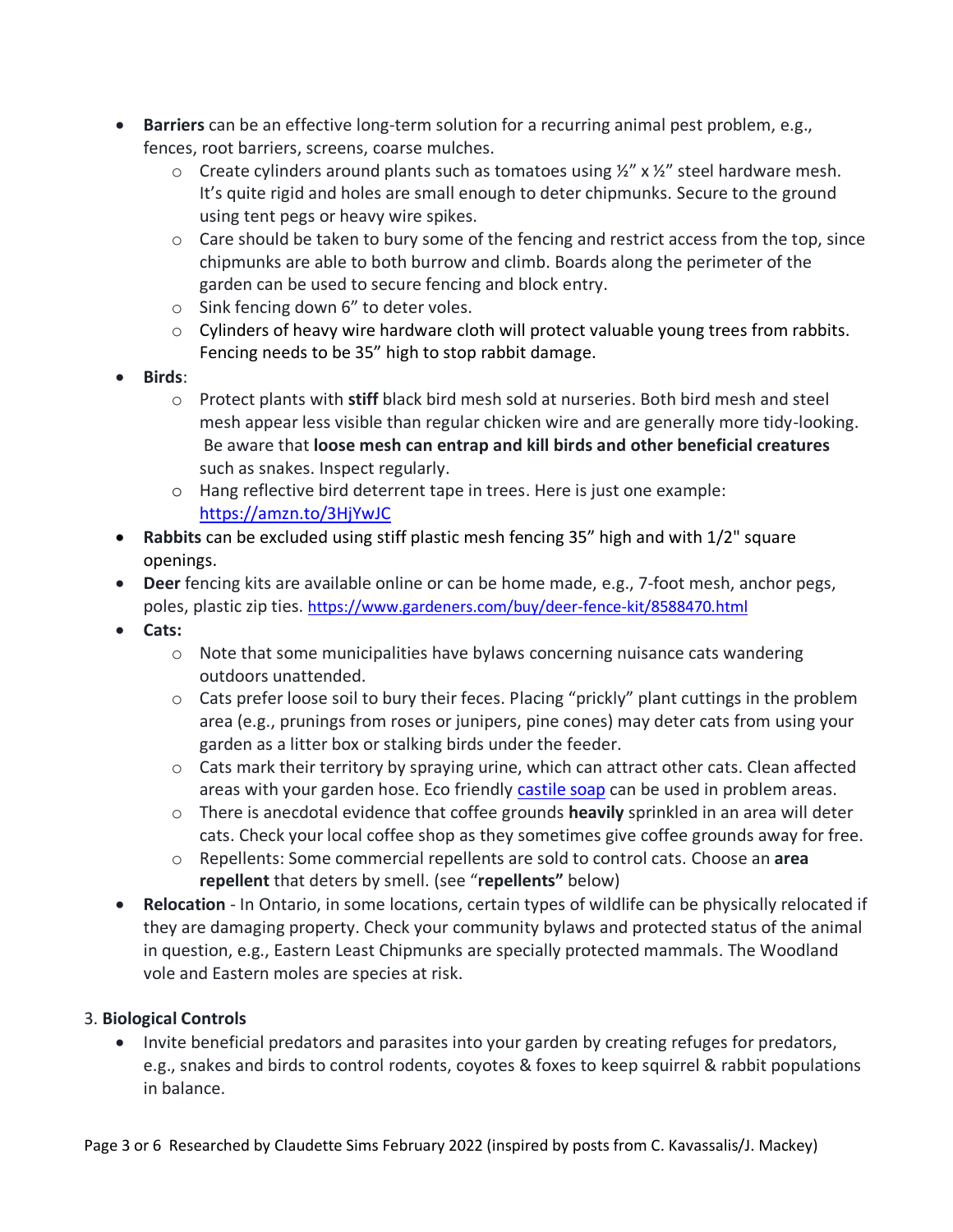• Note that shifting species prevalence can have unintended consequences and should be approached cautiously. E.g., removing a predator may cause other animal populations to increase dramatically causing further problems.

# 4. **Behavioral Remedies**

- **Scare** techniques can deter mammals from coming to your garden, e.g., scarecrows, noise makers, motion triggered light or water spray.
	- o **ScarecrowTM** sprays a jet of water activated by motion sensors and can deter chipmunks & deer but may not be as effective with other animals such as raccoons. Place these where animals enter the garden area and move them frequently.
	- o Borrowing a **dog** can be effective.
	- o **Plastic snakes**: There is anecdotal evidence that plastic snakes will deter certain animals like squirrels and chipmunks. Move them around often.
- 5. **Chemical Controls (Poisons** and **Repellents**) (See special note on cayenne pepper/capsaicin below)
	- **Poisons** Keep in mind that poisoned bait will result in poisoned carcases which can poison desirable predators and pets (e.g., owls, hawks, foxes/ cats & dogs)
	- There are two kinds of repellents: **contact** and **area**.
		- o **Area repellents** are applied **near the plants** and repel by **smell** alone.
		- o **Contact repellents** are applied **directly on the plants** and repel by **taste**.
		- o **Contact repellents** have an extremely bitter and unpleasant taste. They should not be used on food, edible plants, or directly on the fruits or nuts of trees. Do not use them on sugar maple trees if the sap is being used to make syrup, since the taste of the maple syrup may be affected.
	- **Repellents** need to be kept fresh for maximum effectiveness.
	- There are several brands of animal repellents to choose from that are helpful in deterring deer, rabbits & other animals. Some of the commercially available repellents are:
		- o **Bonide Rabbit-Deer RepellentTM** It produces a very bad taste. Can be sprayed or brushed onto plants.
		- o **HinderTM** A soap-based product that repels by odour. It needs to be reapplied after heavy rain.
		- o **Ro-PelTM** This has both odour and taste repellent properties. Spray it on both sides of the leaves of landscape plants.
		- o **PlantskyddTM** This is effective for up to six months for controlling deer, rabbits, voles and other small animals and does not to be reapplied after watering or rain.
		- o **BobbexTM** Deer and rabbit repellent and will also deter small animals. Can be used as a bulb-dip to prevent underground damage after planting.
	- **Pelleted Hen manure** has been found effective sprinkled on the soil where bulbs are planted.
	- **Blood meal**: Be aware that blood meal may attract dogs, raccoons, possums and other meateating omnivorous animals.
	- **Soiled cat litter** sprinkled around the edge of flower garden may be a deterrent but is not recommended near food plants and is likely to attract unwanted cats.

Page 4 or 6 Researched by Claudette Sims February 2022 (inspired by posts from C. Kavassalis/J. Mackey)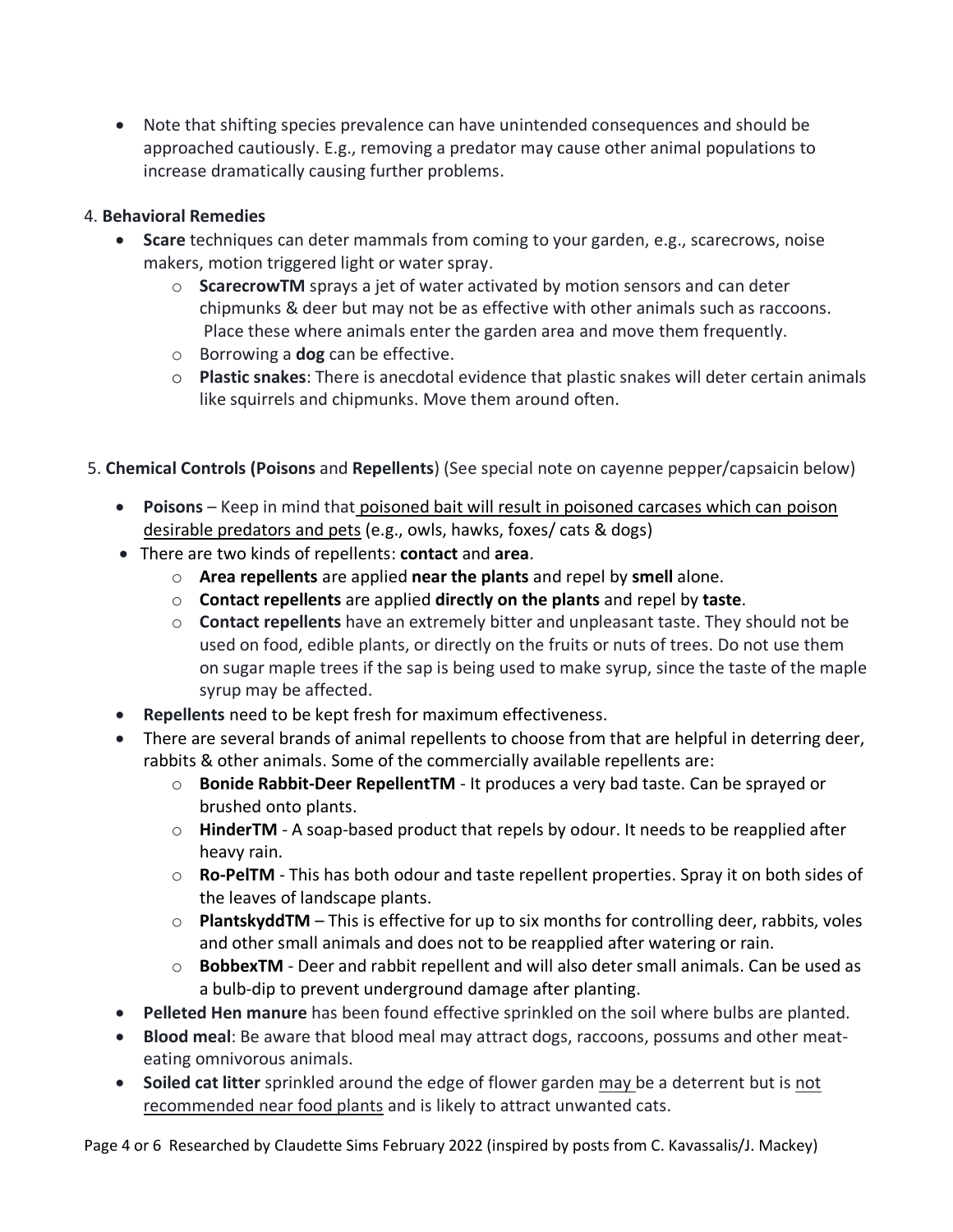### **A Word about Cayenne Pepper (Capsaicin)**

**Capsaicin** is a repellent to mammals at concentrations between 10 and 100 ppm. In Ontario, many products containing capsaicinoids and similar functioning [piperine](https://en.wikipedia.org/wiki/Piperine) (oil of black pepper) are registered to repel vertebrate pests such as rabbits, squirrels, deer, voles, raccoons, cats, dogs, and skunks. Products registered in Ontario include: Bobbex Deer Repellent, Chemfree Critter Ridder, Scent-A-Gone Animal Repellent, etc.

#### **Capsaicin to Control Invertebrates**

Capsaicin is also used to inhibit certain [invertebrates](https://en.wikipedia.org/wiki/Invertebrate) (e.g., insects, spiders, millipedes) and this may have implications for pollinators. As with most chemical options, it should be chosen only when the damage done exceeds thresholds of concern and when other less harmful options have been fully explored.

#### **Cayenne Pepper Negative Impacts**

There are serious concerns about recommending the use of **cayenne pepper** sprinkled in the garden to deter animals:

- **Animal cruelty**: Cayenne pepper can irritate skin and eyes of some creatures. For this reason, many consider the use of cayenne cruel. Note: Birds are not negatively impacted.
- Cayenne may **negatively impact pollinators**, although permitting authorities (PMRA and EPA) have not yet considered it a significant risk. There is some research to indicate it may be toxic to honey bees and other beneficial insects.
- Cayenne pepper should not be used near ponds or any aquatic life.

"Capsaicin is very irritating to the skin and eyes, and it causes swelling in lung tissue. It can also irritate the mucous membranes in the mouth. In insects and mites, it appears to damage membranes in cells and disrupt the nervous system. Most wildlife will avoid capsaicin because it has such a strong odor and taste. However, birds cannot taste capsaicin and will not be repelled by it. Capsaicin is toxic to bees and other beneficial insects. Researchers believe that capsaicin and similar compounds protect the seeds inside the peppers from fungus." According to Gervais, J. A. ; Luukinen, B.; Buhl, K.; Stone, D. 2008. *Capsaicin General Fact Sheet*; National Pesticide Information Center, Oregon State University Extension Services. [http://npic.orst.edu/factsheets/capgen.html.](https://l.facebook.com/l.php?u=http%3A%2F%2Fnpic.orst.edu%2Ffactsheets%2Fcapgen.html%3Ffbclid%3DIwAR0rcKBRjTfd6wZPg3NWI38jwUFLyJrisvpuVBe7MrK7Flj2LltXO7n2_j8&h=AT0coP3TLUzh6rOZ0V_MnXobLijwyEtbJrLp2AMJEqpXq-yPNSIAkqrvTzcfv2zdZ0xXEWuPu0wZBAX21a3rC7cRK3QwGEixPZL0qIHmg5NXgQQoPAhWre4K3-dVVL-BvPdMkwIhXE2MrVOT9V8)

"The **capsaicin** lethal dose for Apis mellifera **bees** is greater than 100 μg per individual." (Flesar, J., Havlik, J., Kloucek, P., Rada, V., Titera, D., Bednar, M., and Kokoska, L. (2010). In vitro growth-inhibitory effect of plant-derived extracts and compounds against Paenibacillus larvae and their acute oral toxicity to adult honey bees. Veterinary Microbiology, 145: 129-133. [doi.org/10.1016/j.vetmic.2010.03.018.](https://l.facebook.com/l.php?u=https%3A%2F%2Fdoi.org%2F10.1016%2Fj.vetmic.2010.03.018%3Ffbclid%3DIwAR2D_drRMxIMO3IO6r5x6Ll01iSYt3UZuqe6JpZN2_ooZTZyDxGVEiZOXZU&h=AT3iAbLIpjFxV3lSiRPekQiW3uQ9VSHdEB-Rd9A2TeRWu4PUykvgblQ01TKrOqbTJDPM7z9UGC2BQ58TVuSb6RaFx4jgOpR-yHkZGoGmnpltO_bSQMvoO72y9MY5ZDCMMLqFBKHe02d2Td2rnm8))